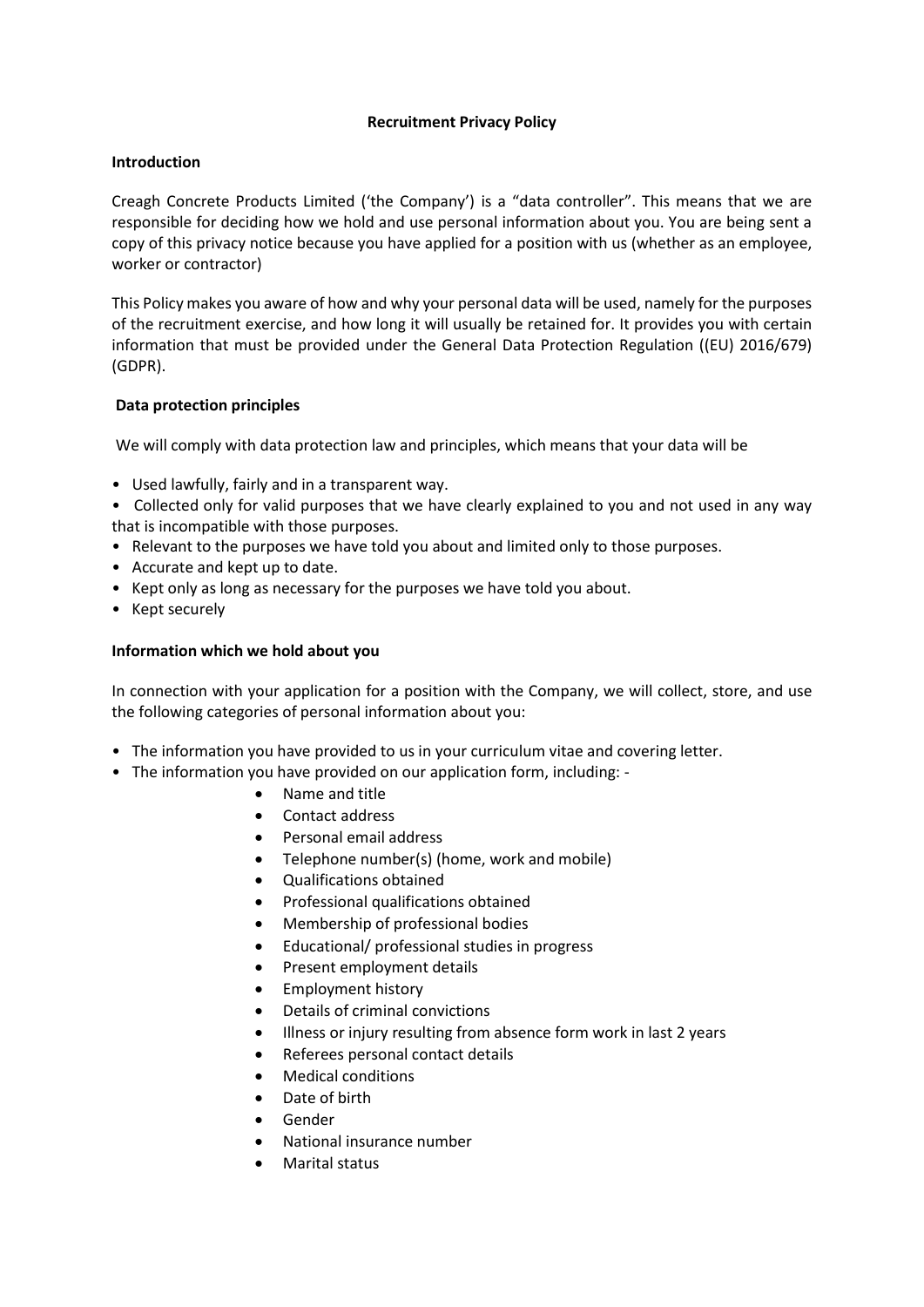- **Ethnic origin**
- Religious beliefs

We collect personal information about you from the following sources:

- You, the candidate.
- Any recruitment agency (if you have applied via them)
- Your named referees, from which we collect any category of data specified in this document.
- Publicly accessible source such as social media, search engines and other online public records.

# **How will we use the information about you?**

We will use the personal information we collect about you to:

- Assess your skills, qualifications, and suitability for the work.
- Carry out background and reference checks, where applicable.
- Communicate with you about the recruitment process.
- Keep records related to our hiring processes.
- Comply with legal or regulatory requirements.

It is in our legitimate interests to decide whether to appoint you to the role applied for (or suggested if a speculative CV/ application form was provided)

We also need to process your personal information to decide whether to enter into a contract of employment with you.

Having received your CV and covering letter or your application form we will then process that information to decide whether you meet the basic requirements to be shortlisted for the role. If you do, we will decide whether your application is strong enough to invite you for an interview. If we decide to call you for an interview, we will use the information you provide to us at the interview to decide whether to offer you the role or work. If we decide to offer you the position, we will then take up references and/or carry out a criminal record and/or carry out any other checks before confirming your appointment.

## **If you fail to provide personal information**

If you fail to provide information when requested, which is necessary for us to consider your application (such as evidence of qualifications or work history), we will not be able to process your application successfully.

## **How we use sensitive personal information**

We will use your particularly sensitive personal information in the following ways:

• We will use information about your disability status to consider whether we need to provide appropriate adjustments during the recruitment process, for example whether adjustments need to be made during a test or interview.

- We will use information about your race or national or ethnic origin, religious, philosophical or moral beliefs, to ensure meaningful equal opportunity monitoring and reporting.
- We will use your professional registrations to determine if you meet employability criteria.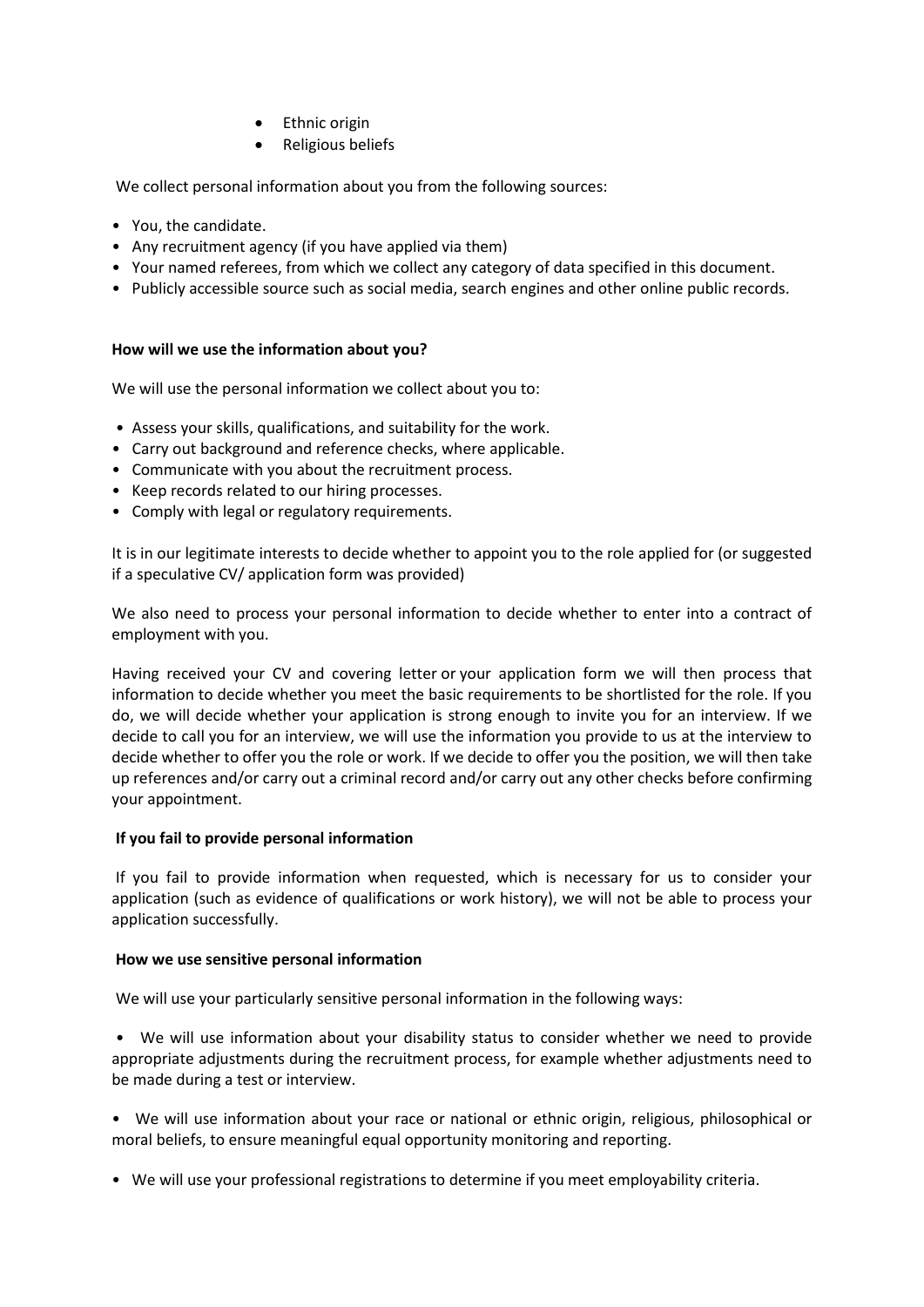### **Criminal Convictions**

We envisage that we will process information about criminal convictions in rare cases.

We will collect information about your criminal convictions history if we would like to offer you the work (conditional on checks and any other conditions, such as references, being satisfactory). We are entitled to carry out a criminal records check in order to satisfy ourselves that there is nothing in your criminal convictions history which makes you unsuitable for the role. In particular:

We are legally required to carry out criminal record checks for those carrying out work in certain locations including but not limited to: hospitals, schools, prisons.

### **Automated decision making**

You will not be subject to decisions that will have a significant impact on you based solely on automated decision-making.

### **Data sharing**

We will not share your data with third parties; save for obtaining a reference from those individuals provided on your application form.

### **Data security**

We have put in place appropriate security measures to prevent your personal information from being accidentally lost, used or accessed in an unauthorised way, altered or disclosed. In addition, we limit access to your personal information to those employees who have a business need-to-know.

We have put in place procedures to deal with any suspected data security breach and will notify you and any applicable regulator of a suspected breach where we are legally required to do so.

## **Data retention**

We will retain your personal information for a period of 6 months after we have communicated to you our decision about whether to appoint you. We retain your personal information for that period so that we can show, in the event of a legal claim, that we have not discriminated against candidates on prohibited grounds and that we have conducted the recruitment exercise in a fair and transparent way. After this period, we will securely destroy your personal information in accordance with applicable laws and regulations.

#### **Your rights in connection with personal information**

Under certain circumstances, by law you have the right to:

• Request access to your personal information (commonly known as a "data subject access request"). This enables you to receive a copy of the personal information we hold about you and to check that we are lawfully processing it.

• Request correction of the personal information that we hold about you. This enables you to have any incomplete or inaccurate information we hold about you corrected.

• Request erasure of your personal information. This enables you to ask us to delete or remove personal information where there is no good reason for us continuing to process it. You also have the